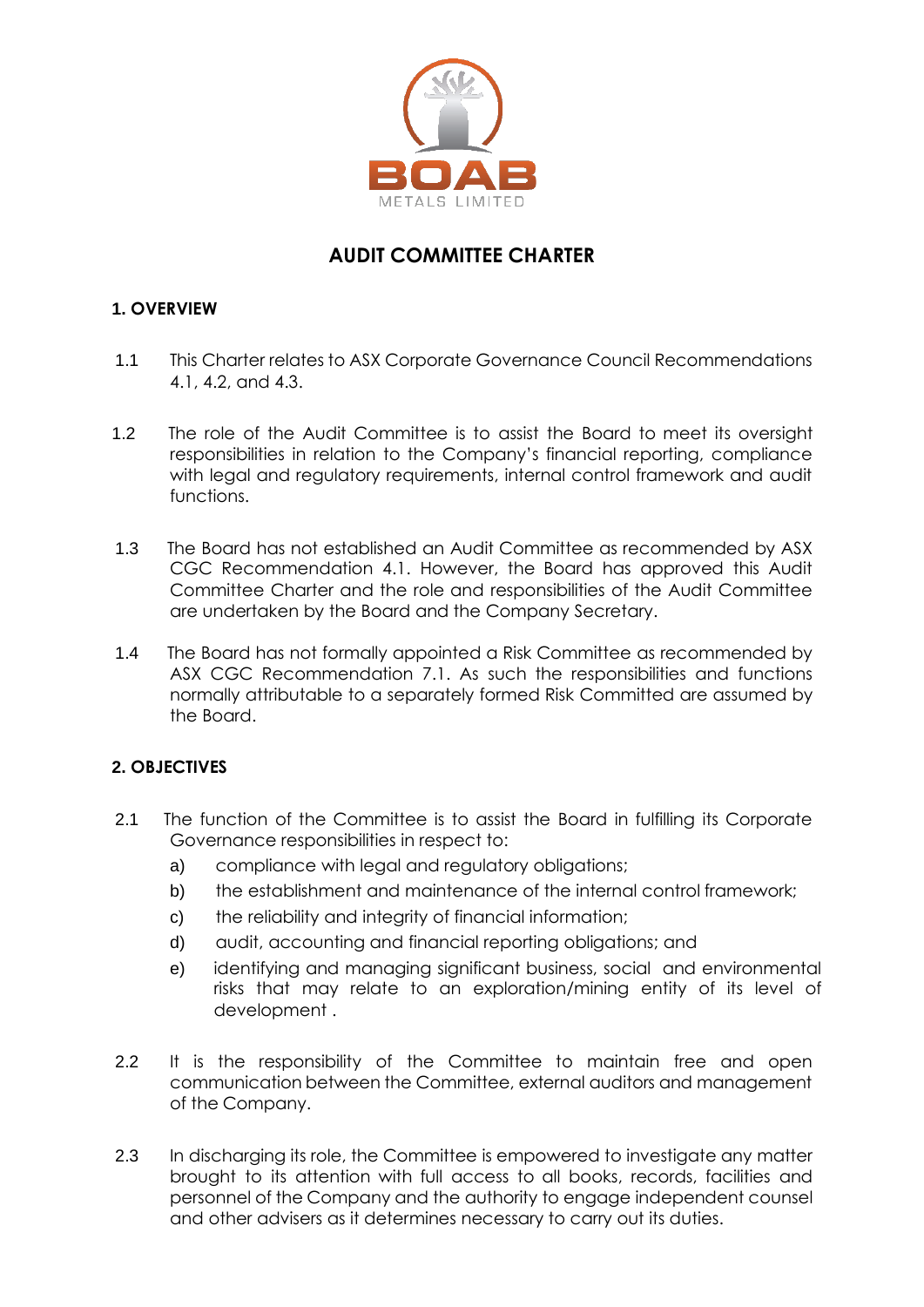## **3. MEMBERSHIP**

- 3.1 The structure of an Audit Committee, when established, should consist of:
	- (a) at least 3 members;
	- (b) only Non-Executive Directors;
	- (c) a majority of Directors that are independent of management; and
	- (d) an independent Chairperson (who is not the Chairperson of the Board)
- 3.2 The Committee should also include:
	- (a) members who are financially literate or become financially literate within a reasonable period of time after appointment;
	- (b) at least one member who has a reasonable level of accounting and/or related financial expertise;
	- (c) some members who have an understanding of the resources industry.
- 3.3 The Secretary of the Committee will be the Company Secretary, or any other person nominated by the Board.

## **4. MEETINGS**

- 4.1 The Committee, when formed, shall meet at least twice a year, in order to table and review the half-yearly and annual accounts, and to monitor the performance of the audit orreview.
- 4.2 Attendees at Committee meetings in addition to members, will comprise the auditors and appropriate members of management.
- 4.3 Additional meetings may be convened if requested by any member of the Committee or relevant partner of the auditors.
- 4.4 The quorum for a meeting is two members.
- 4.5 At each meeting, the Committee may meet privately with:
	- (a) management to ensure that there are no issues relating to the external audit;and
	- (b) the auditors to allow any sensitive issues be discussed and to seek assurances that no management restrictions are being placed upon them.
- 4.6 All recommendations are referred to the Board for approval.
- 4.7 The Secretary, in conjunction with the Chairperson of the Committee is responsible for preparation of the agenda for each meeting and must circulate the agenda and Committee papers to each member of the Committee at least 2 business days before each meeting.
- 4.8 The minutes of each meeting are recorded and included in the papers for the next full Board meeting after each Committee meeting.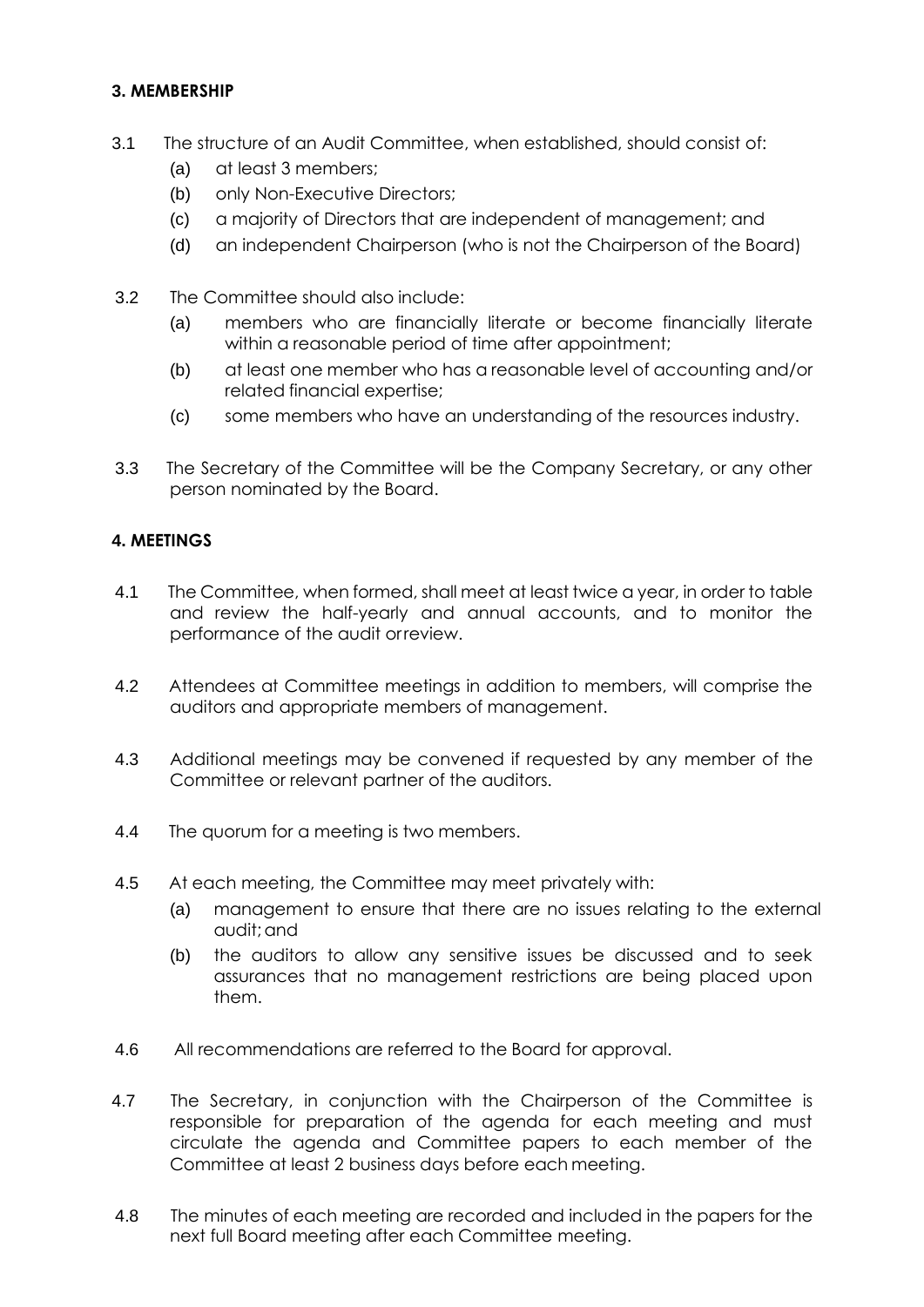#### **5. ROLE AND RESPONSIBILITIES**

#### **Understanding the Business**

5.1 The Committee shall ensure that it understands the Company's structure, controls and types of transactions in order to adequately assess any significant risks faced by the Company.

### **Legal and Regulatory Compliance**

- 5.2 Without limiting its scope, the Committee will, in conjunction with the Board, monitor the procedures to ensure compliance with:
	- (a) the Corporations Act 2001, ASX Listing Rules and other regulatory requirements; and
	- (b) all internal policies and procedures.

#### **Internal Control**

- 5.3 Evaluate whether management is setting the appropriate "control culture" by communicating the importance of internal financial controls and the management of financial risks and ensuring that all employees have an understanding of their roles and responsibilities.
- 5.4 Evaluate the adequacy, security and effectiveness of the Company's computer systems and applications and the contingency plans for processing financial information in the event of systems breakdown.
- 5.5 Gain an understanding of whether internal control recommendations made by the auditors have been implemented by management and if not, why not.

#### **Financial Reporting**

- 5.6 Gain an understanding of the current areas of greatest financial risk and what steps have been taken by management to manage them effectively.
- 5.7 Consider with the auditors, issues of fraud, illegal acts and deficiencies in internal control that is likely to prevail in the Company.
- 5.8 Review any legal issues which could impact significantly on the financial statements.
- 5.9 Review significant accounting and reporting issues and their impact and effect on the Company's financial statements.
- 5.10 Review the half-yearly and annual financial statements prior to consideration by the Board, to ensure they represent a true and fair view of the Company's financial position and performance by focusing on the following areas:
	- (a) compliance with accounting standards (including an assessment of management's selection of accounting policies and disclosures);
	- (b) significant changes in accounting policies and practices;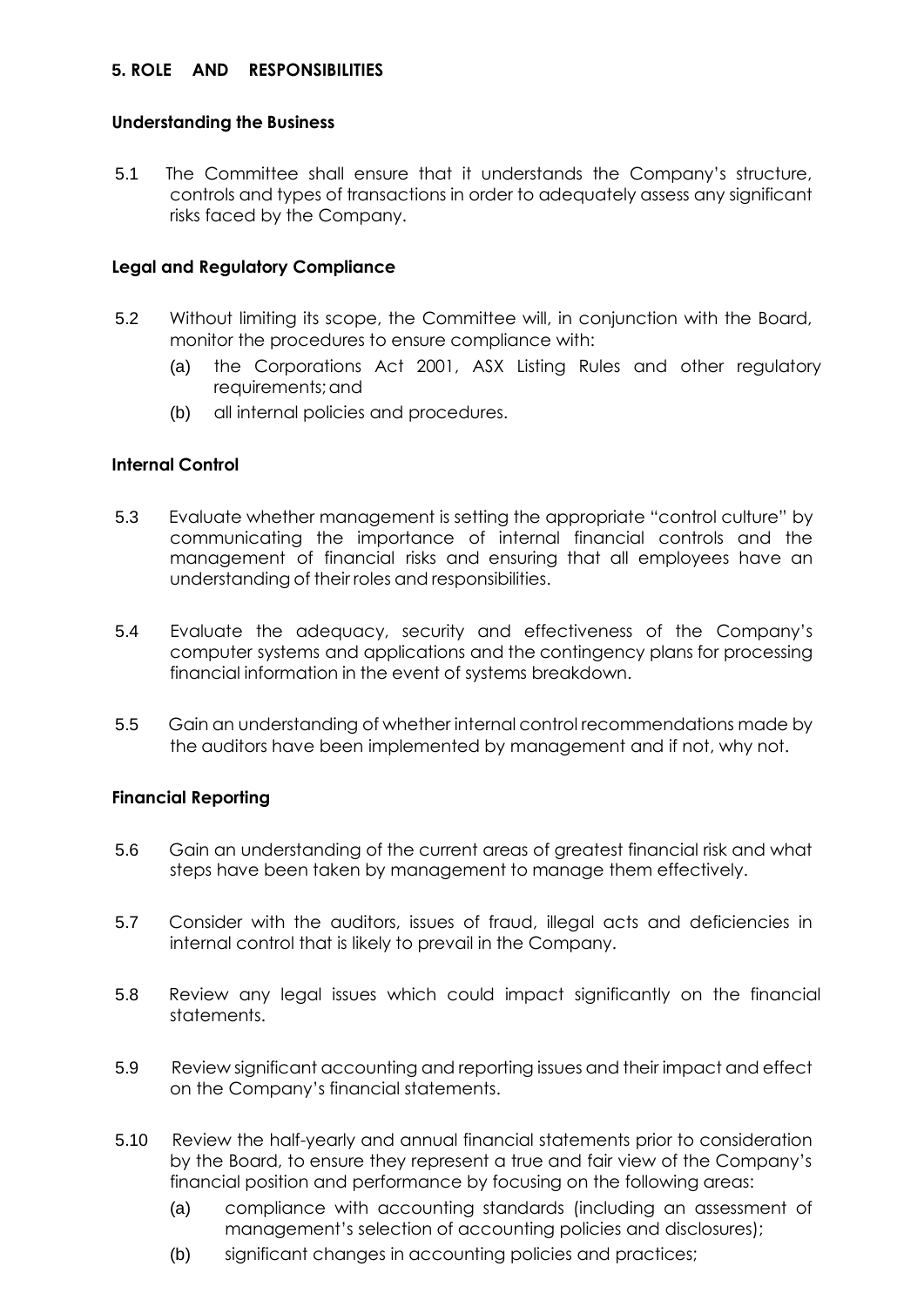- (c) major judgmental areas (eg. application of depreciation and amortisation rates, valuation of assets and liabilities, contingencies, provisions); and
- (d) significant audit adjustments.
- 5.11 Review all representation letters signed by management to ensure that the information provided is complete and appropriate.
- 5.12 Review other sections of the financial statements and consider whether the information is understandable and consistent with the members' knowledge of the Company and its operations.

#### **Auditors**

- 5.13 Recommend to the Board, the appointment, re-appointment or replacement (subject, if applicable to shareholder ratification) and remuneration of the auditors.
- 5.14 In assessing which audit firm should be engaged, factors such as reputation, knowledge of industry, resources, commitment and value added benefits to the Company should be considered.
- 5.15 Review and approve the audit plans of the auditors (it is not the duty of the Committee to itself plan or conduct audits).
- 5.16 Review the overall scope of the audit, including identified risk areas and any additional agreed upon procedures.
- 5.17 Evaluate the overall effectiveness and independence of the auditors.
- 5.18 Resolve any disagreements between management and the auditors with respect to financial reporting.
- 5.19 Implement a process for the pre-approval of all audit and non-audit/assurance services provided by the auditors (who are not to be appointed to take any non-audit/assurance services that may impair the auditors' judgment or independence in respect of the Company).
- 5.20 At least on an annual basis, obtain and review a report from the auditors outlining:
	- (a) the auditor's internal quality control and conflict procedures;
	- (b) any material issues arising out of the most recent quality control and steps taken to deal with such issues; and
	- (c) all relationships between the auditors and the Company's management in order to assess the auditor's independence.
- 5.21 Meet separately with the auditors to discuss any matters that the Committee or auditors believe should be discussed privately.
- 5.22 Ensure that significant findings and recommendations made by the auditors are received and discussed and that management responds to the recommendations.